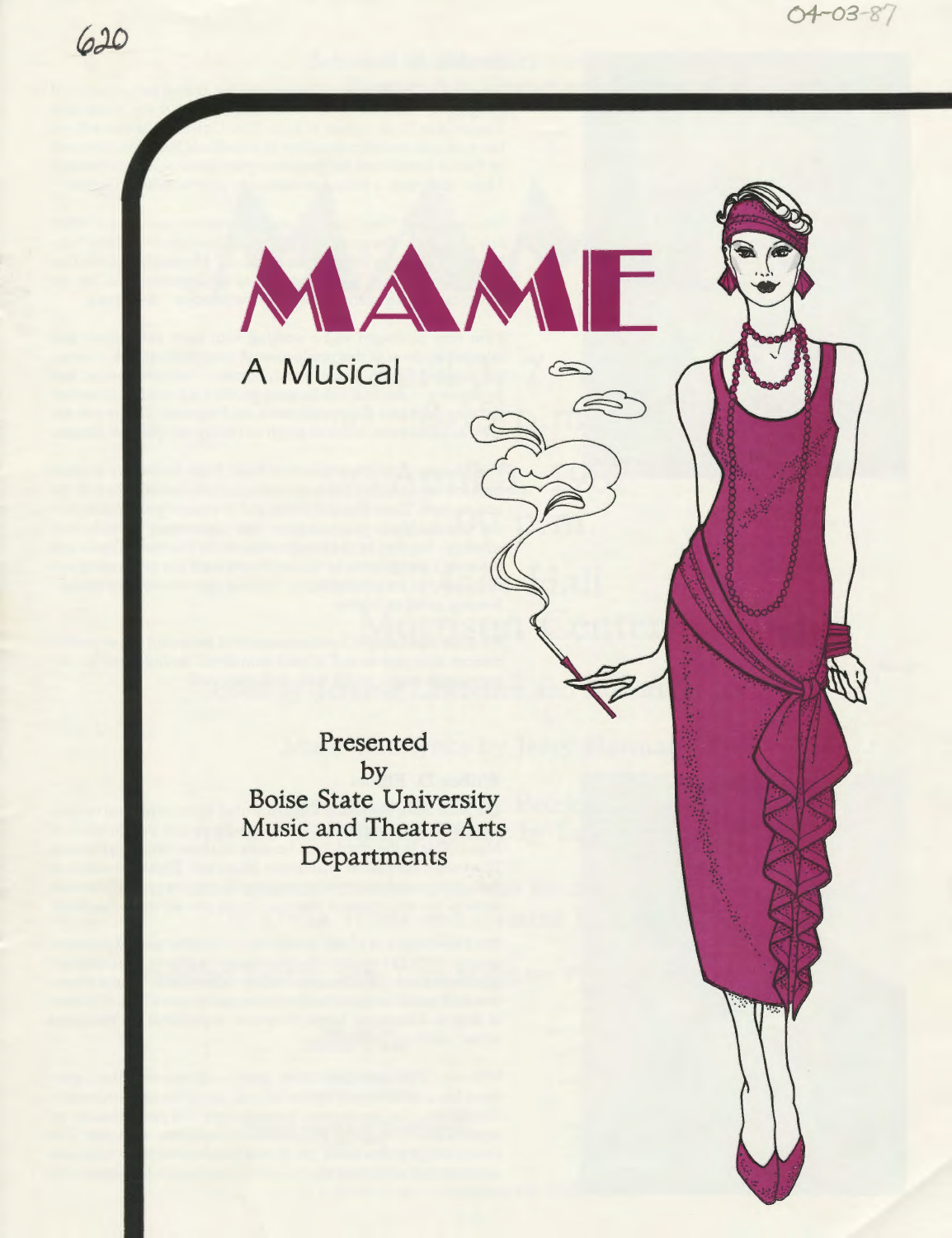

## **Stephen R. Buss**

Welcome to the Morrison Center and the annual performance of a Broadway musical by the combined efforts of the Music and Theatre Arts Departments of Boise State University. *Marne* follows last year's successful production of *Oklahoma!* Based on the novel by Patrick Dennis and the Broadway play *Auntie Marne,* the musical *Mame* celebrates a truly extraordinary person, Mame Dennis.

Who is Mame? There's surely one in every community and often one in a family. Some of the wild, exploratory spirit of Mame bubbles in each human being (male or female) who really believes that "life is a banquet!" *Mame* approaches the experiences of life optimistically; each scene "opens a new window" to Patrick.

I am very privileged to be working with such determined and talented students in this production. A most difficult task - bringing together music, dance, script, scenery, costumes, props, and  $performs - the final exhibiting product is so invigorating that$ the long days and disappointments are forgotten. I hope you enjoy this celebration of life as much as I enjoy this piece of theatre.

The Theatre Arts Department at Boise State University is small (five full-time faculty) but maintains a full production schedule the year around. Three summer shows and five major productions during the academic year compose the department's production schedule. Inspired by the construction of the Morrison Center and the state's designation as the university with the performing arts emphasis, we are expanding our training opportunities for the performing artist of Idaho.

We hope that tonight's performance will be one of many performances that you attend at this wonderful facility, with its experimental stage, recital hall, and main hall.

## **Wilber D. Elliott**

The Boise State University Department of Music is pleased to combine with the Theatre Arts Department in this presentation of *Marne.* This is the third joint venture of these two departments. This cooperative effort enables the Music and Theatre students as well as the community to experience one of America's contributions to the arts, musical theatre. I hope you all enjoy the show.

The Department of Music consists of 17 full-time and 14 part-time faculty. With 145 majors, the department is able to offer multiple opportunities in performance, theory-composition, music education and music-business for the undergraduate student. A Master of Arts in Education, Music Emphasis is available for musicians in the teaching profession.

With over 1600 students in music classes each semester, the department has a solid impact on the cultural life of the total university. In addition, the department presents over 100 performances on campus and throughout the community and state each year. The faculty and students invite you to visit our department at your convenience and encourage you to attend the concerts throughout the year.

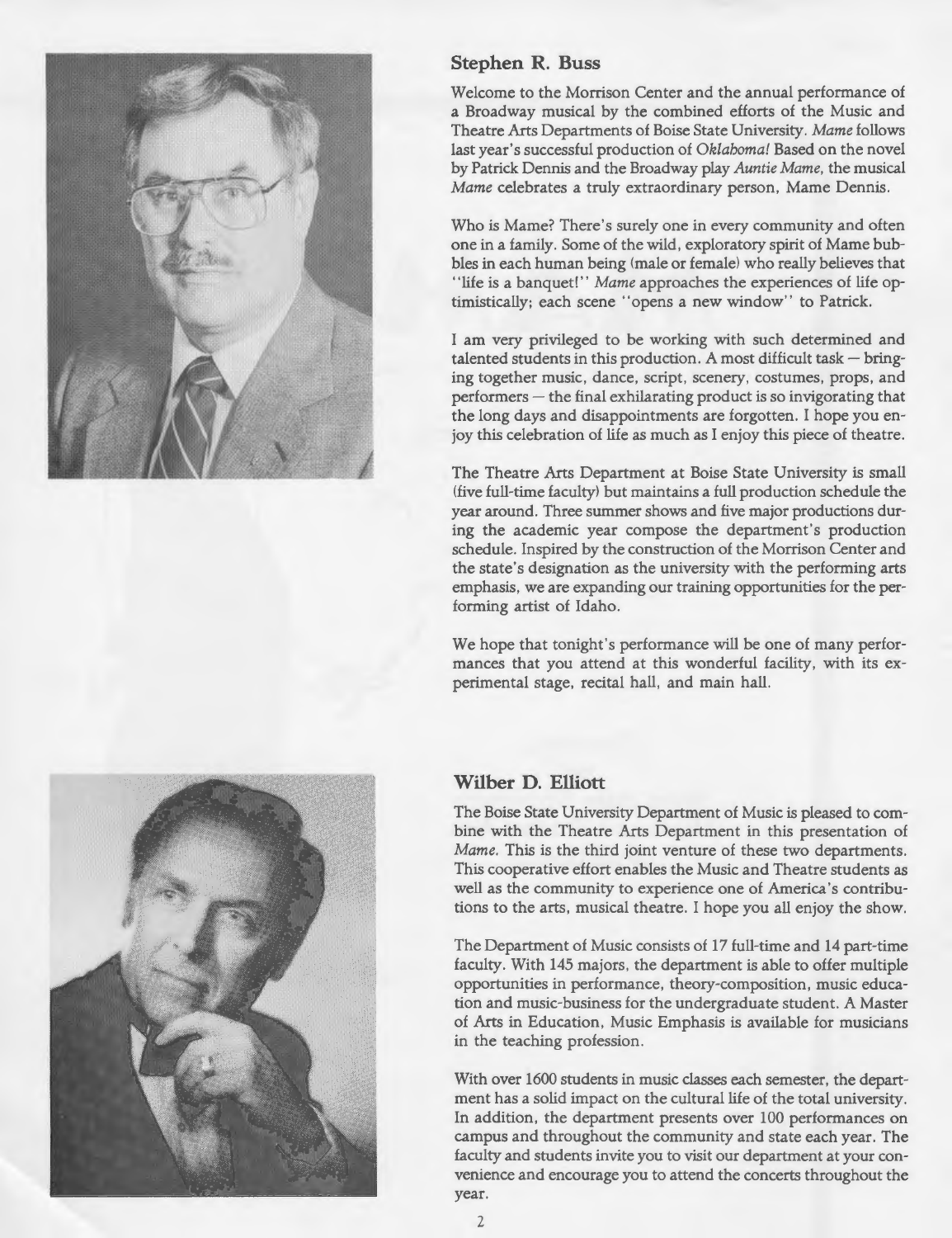Boise State University Music and Theatre Arts Departments *present* 



**April 3, 7, 1987 8:15 p.m. April 5, 1987 2:00 p.m. Main Hall Morrison Center** 

Book by **Jerome Lawrence** and **Robert E. Lee** 

Music and lyrics by **Jerry Herman** 

Based on a novel by **Patrick Dennis**  and the play *Auntie* **Marne by Lawrence** and **Lee** 

Dance and musical numbers for the Broadway production staged by **Onna White** and directed by **Gene Saks** 

Produced for the New York Stage by **Fryer, Carr,** and **Harris** 

Directed by Stephen R. Buss Orchestra Direction John Baldwin

Choreography by Judith Colness

Musical Coach and Coordination Lynn Berg

Lighting Design Greg Scott

> Scenic Design Phil Atlakson

Produced by special arrangement with TAMS-WITMARK.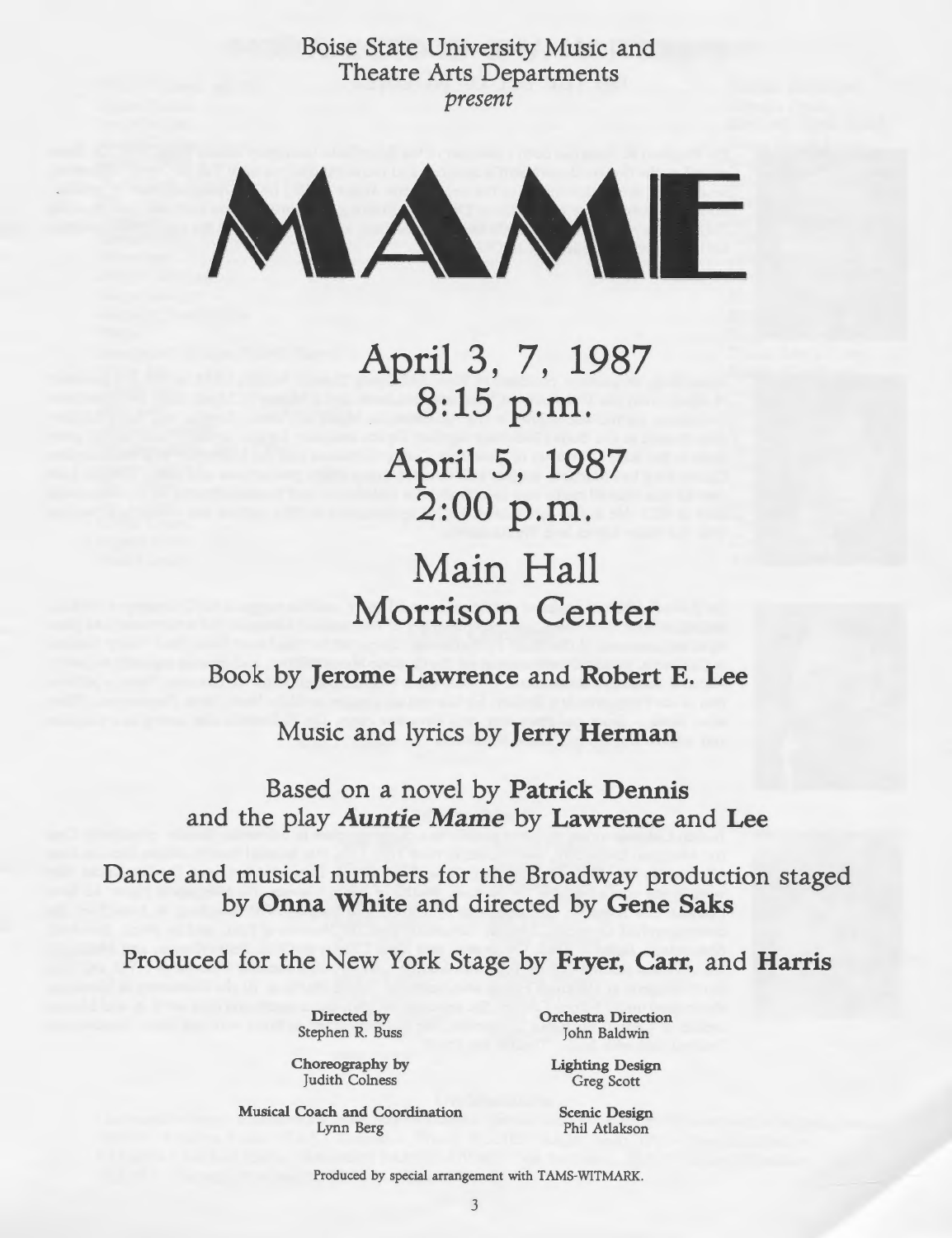## **DIRECTION AND COORDINATION**  on the set of MAME...



**Dr. Stephen R. Buss** has been a member of the Boise State University faculty since 1978. Dr. Buss served as the theatre department's designer and technical director until Fall semester 1985 when he assumed the chairmanship of the department. While at BSU he has designed over 26 productions and directed five productions. Dr. Buss' directing assignments have included *Cat on a Hot Tin Roof, You're a Good Man Charlie Brown, Plaza Suite,* and *joan of Lorraine.* He also served as director of last year's production of *Oklahoma[* 



**Lynn Berg,** an assistant professor of Voice and Opera Theater, holds a DMA as well as a Bachelor of Music from the University of Wisconsin-Madison and a Master of Music from Northwestern University. He has also studied at the Akademie fiir Musik in Vienna, Austria, and was a scholarship student at the Boris Goldovsky Ogelbay Opera Institute. He has formerly held faculty positions at the State University of New York College-Fredonia and the University of Wisconsin-Eau Claire. Berg has coached, staged, and directed many opera productions and scene recitals. Last year he was muscial coach and coordinator for *Oklahoma[,* and musical director of *The Fantasticks*  here at BSU. He is also well known for his appearances in BSU recitals and concerts as well as with the Boise Opera and Philharmonic.



**Dr. John Baldwin** is professor of Percussion and Theory, and has taught at the University of Wichita, Michigan State University, and the University of Wisconsin at Oshkosh. He is timpanist and principal percussionist of the Boise Philharmonic, timpanist for the Music From Bear Valley Festival in California, principal percussionist for the Cascade Music Festival, and appears regularly in faculty solo and chamber music recitals. Dr. Baldwin is the Percussion Editor for *Percussive Notes,* a publication of the Percussive Arts Society. He has written articles for *Idaho Music Notes, Percussionist, Woodwind World- Brass and Percussion,* and *Percussive Notes.* Dr. Baldwin is also active as a clinician and adjudicator in the Pacific Northwest.



**Judith Colness** comes to *Marne* prolific as a choreographer in university theatre, principally Central Michigan University, and Rhodes in New York City. Her musical theatre credits include *Sweet Charity, My Fair Lady, The Boyfriend, Three Penny Opera, Damn Yankees,* and *The Fantasticks.* Her work in the opera includes *The Medium, Trouble in Tahiti, Carmen, The Marriage of Figaro, La Serva Padrona, The Telephone,* and operettas by Gilbert and Sullivan. Off Broadway in New York she choreographed *Democrat, Loveseat Variations,* and *The Passions of Paul,* and in stock, *Showboat, Shenandoah, Babes in Arms, Oklahoma[,* and *Sweet Charity* in Ohio, Pennsylvania, and Michigan. Ms. Colness studied in New York with Martha Graham, with Nenette Charisse at NYU, and with Larry Kingerly at Harkness House and American Dance Machine. At the University of Montana, she studied under Mamie Cooper. She operated her own dance studio and took her B.A. and Masters credits at Central Michigan University. She has performed in Boise with the Idaho Shakespeare Festival and with Idaho Theatre for Youth.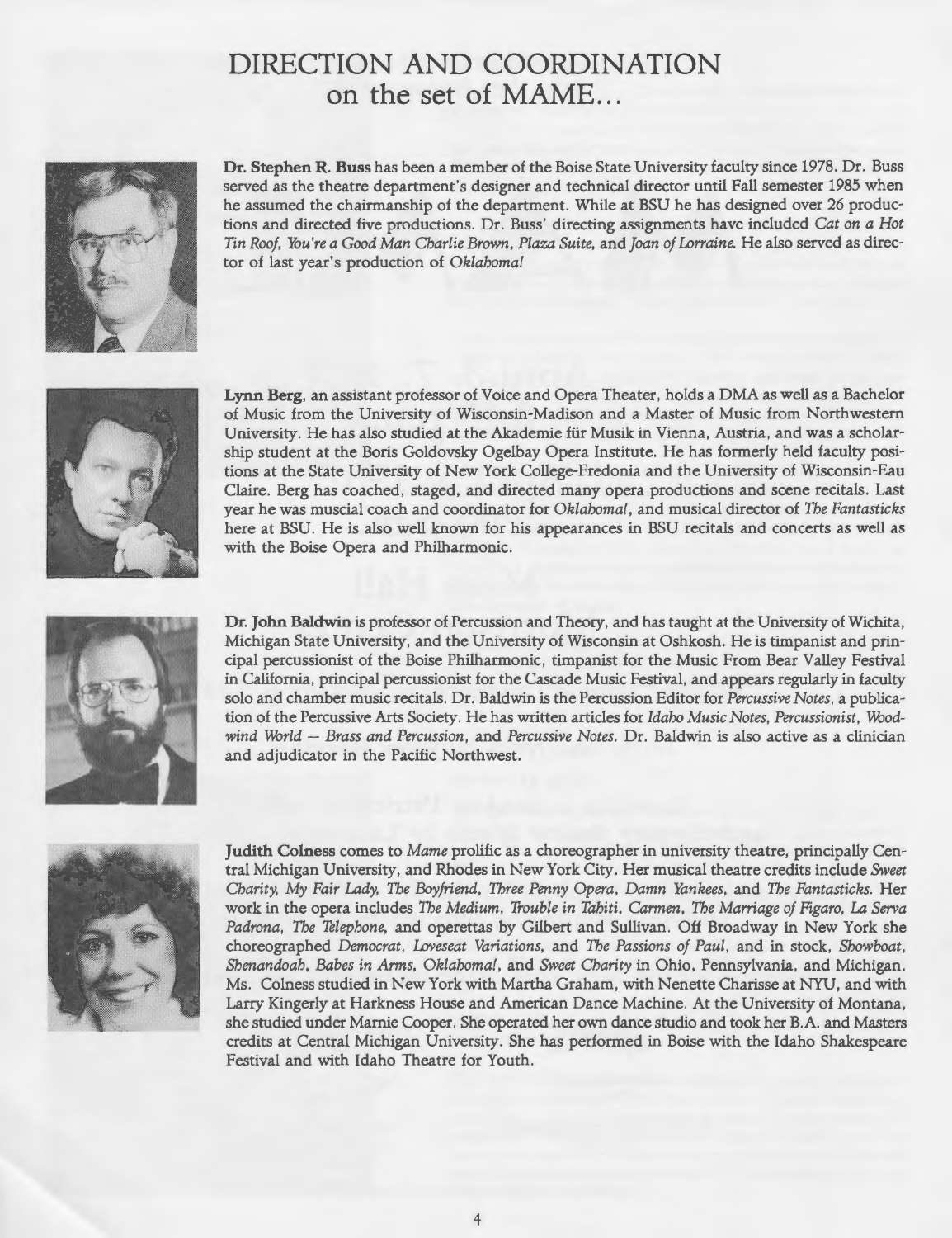## **MAME Cast of Characters (in order of appearance)**

## **Lead Dancers**

- Robert Woodbury Jeff Curnes Toni Saunders M. Alec Call Kim Gourley
- Patty Bailey Tami Woodward Lalani Cogdill Val Peterson Sherry Smith

#### **Marne's Friends**

Patty Bailey Lesley Bean Lee Boyle Gregori Callozzo Lalani Cogdill Jeff Curnes Ann de Veuve Lisa Duvall Zola Jensen Heather Mather Kent Nelson Amy Noren

Valerie Peterson Keokee Poeling Tony Saunders M. Tanya Seibert Jeff Thomson Roger Tracadas Kim Gourley Theresa Wood Robert Woodbury Tami Woodward Sherry Smith

#### **Understudies**

Understudies never substitute for listed players unless a specific announcement is made at the time of performance. MAME- Cristina Poole, VERA- Theresa L. Wood, AGNES- Lesley Bean, ITO- Tony Saunders M. , PATRICK- Michael Harris, MADAME BRANISLOWSKI- Val Perterson, BEAU- Robert Woodbury, GLORIA - Tammy Woodworth, PETER - Michael Harris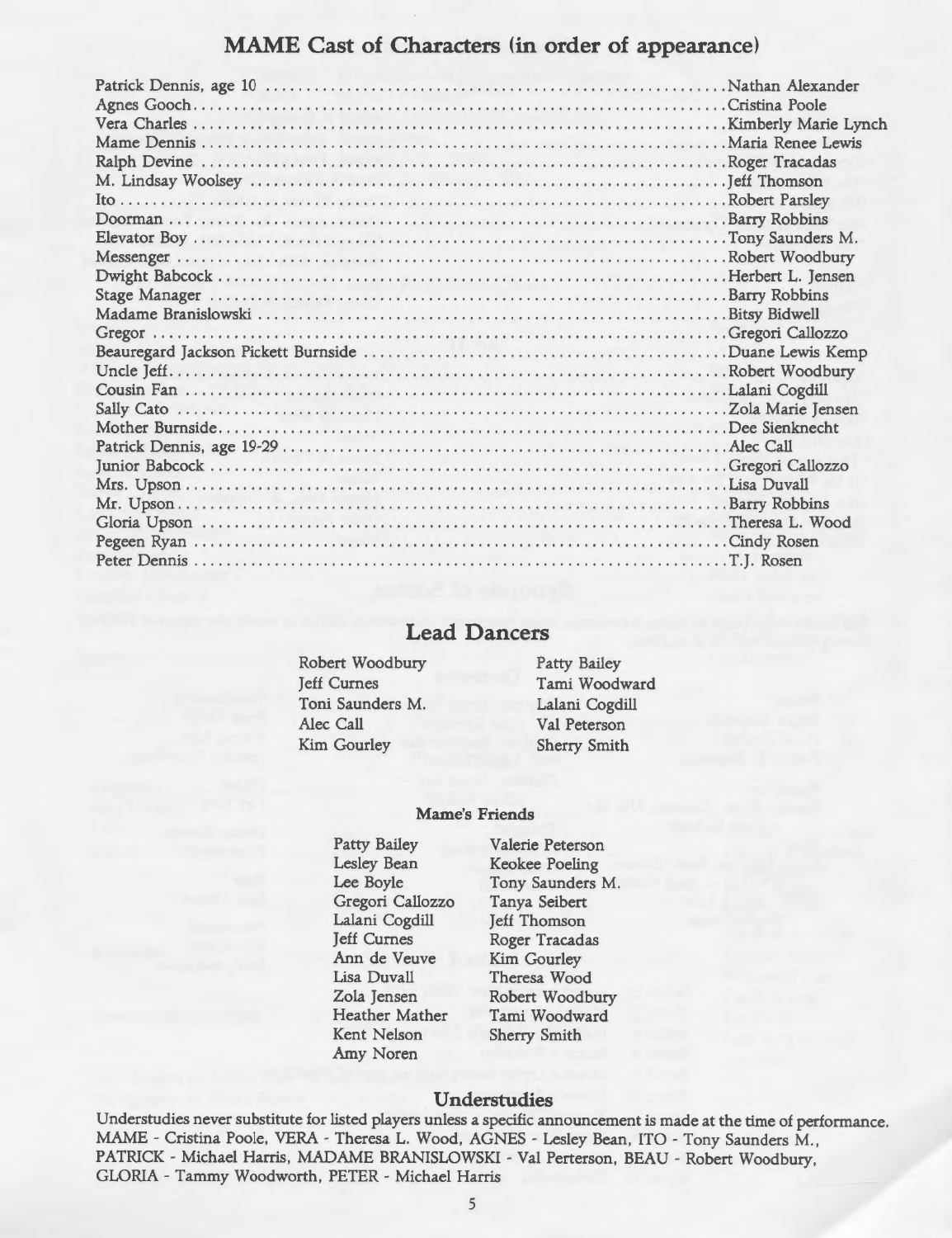## Musical Numbers

#### Act I

| Burnside, Sally Cato, Cousin Fan, Chorus |
|------------------------------------------|
|                                          |
|                                          |

## Act II

## Synopsis of Scenes

The action takes place in Mame's Beekman Place Apartment and various locales in which she becomes involved during period from 1928 to 1946.

#### **Orchestra**

Violin Lesley Harrison Frank Outhet DeAnn E. Stephens

Reeds

Piccolo, Flute, Clarinet, Alto Sax - Shari Jackson Flute Flute, Clarinet, Bass Clarinet, Alto Sax- Brad Nelson Oboe, English Horn-Brigette Neel

Clarinet. Tenor Sax -Carl Sorenson Clarinet, Baritone Sax -Norm Darch Clarinet, Tenor Sax -Chris Hansen

**Trumpet** Lyle Manwaring Dennis Keck Troy Sirkel

#### Act I

Scene 1: Scene 2: Scene 3: Hallway of Mame's Apartment Scene 4: Mame's Bedroom Somewhere in New York, 1928 Mame's Apartment Scene 5: Scene 6: Mame's Apartment Marne's Living Room (and all around New York) Scene 7: Shubert Theatre - New Haven Scene 8: Salon Pour Messieurs Scene 9: Mame's Apartment Scene 10: Peckerwood

**Trombone** Brian Hurd Norma Larson Jennifer Thornburg

Piano Gay Pool

Guitar/Banjo Chris Smith

Bass Dan Misner

**Percussion** Jim Borton Mark McGown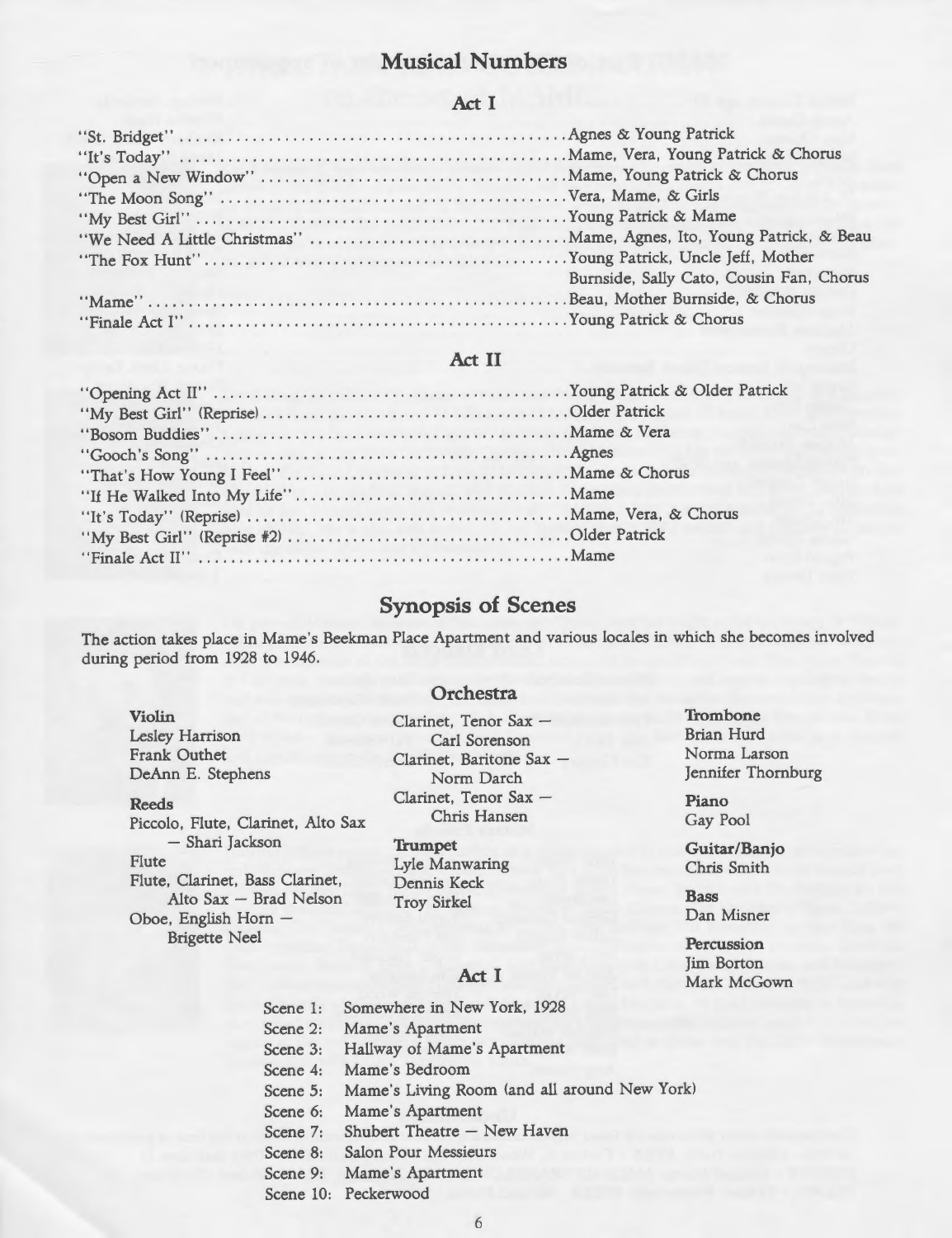## **Act II**

Scene 1: Prep School and College (and Singapore)

Scene 2: Mame's Apartment

Scene 3: Mame's Apartment (six months later)

Scene 4: Upson Farm

- Scene 5: Mame's Apartment
- Scene 6: Mame's Apartment 1946

## **Production Staff**

| Holly Holsinger |
|-----------------|
|                 |

## **Production Crew**

|                                                           | <b>Robert Parsley</b> |
|-----------------------------------------------------------|-----------------------|
|                                                           | Violet Lynch          |
|                                                           | John Hadley           |
|                                                           | Students of TA118     |
| a will can be the sole of the common to the common of the |                       |
|                                                           | Millicent Parke       |
|                                                           | Cathi Batton          |
|                                                           |                       |
|                                                           | Lora Borgholthaus     |
|                                                           | Gay Pool              |
| Hair Designs by Laurie Foley of Aura Hair Designs         |                       |

Hair Designs by Laurie Foley of Aura Hair Designs Photography by Chuck Scheer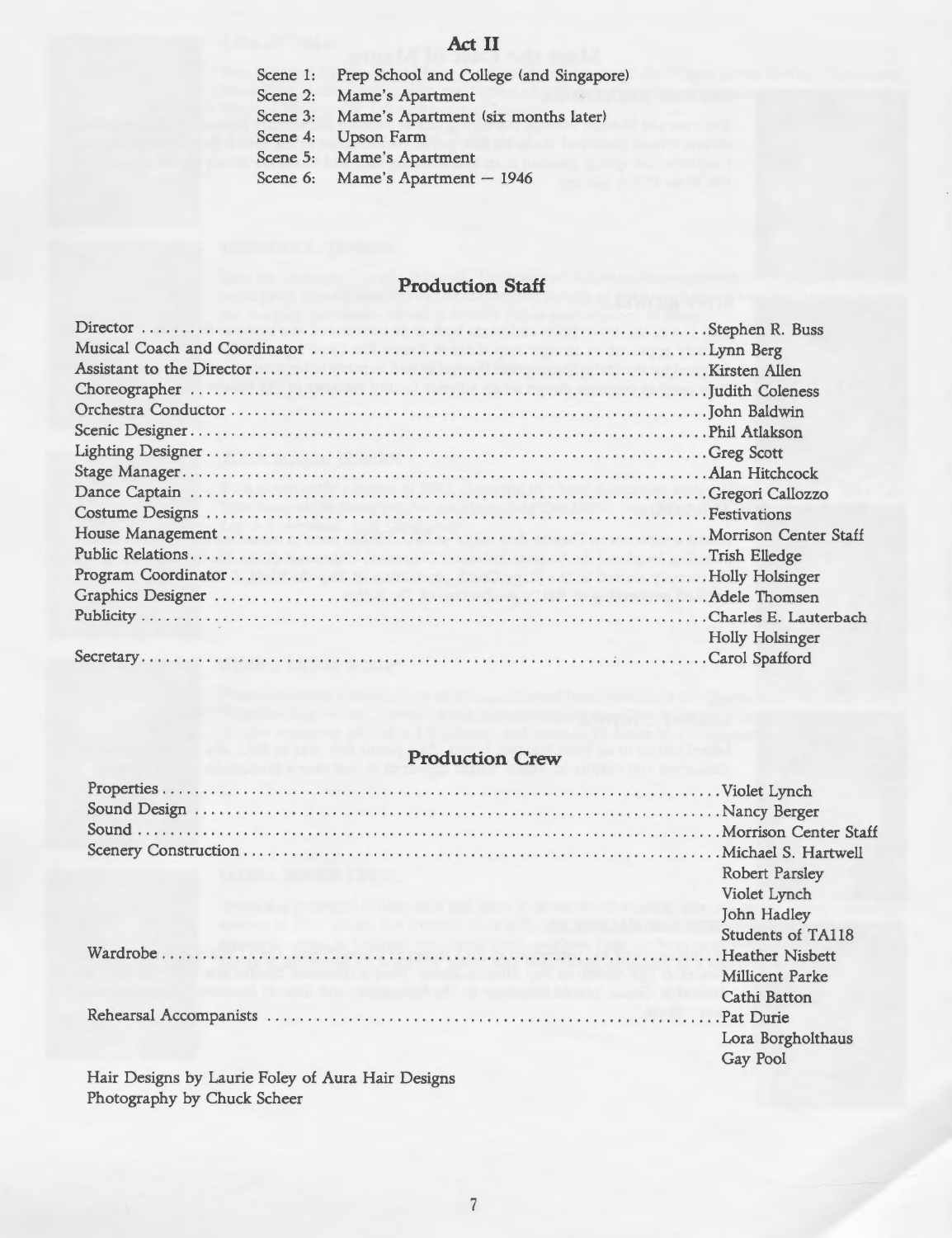## **Meet the Cast of Marne**



#### **NATHAN ALEXANDER**

Ten-year-old Nathan attends the fifth grade at Jackson Elementary School. He has appeared in several school plays and made his first public performance in the Knock-Em-Dead production of *Cinderella* last spring. Nathan is an amateur magician and has given shows for his school and for the Boise Public Library.



#### **BITSY BIDWELL**

Bitsy is well known to Boise audiences both as an actress and as a costume designer. She has most recently appeared as an ugly step sister in Knock-Em-Dead's production of *Cinderella,* and has designed for the Idaho Shakespeare Festival as well as many other amateur and professional theaters. Bitsy teaches costume design as an adjunct faculty member of the theatre arts department.



**ALEC CALL** 

Alec is a sophomore Theatre Arts major at BSU. He has been in numerous shows here on campus including *Joseph and the Amazing Technicolor Dreamcoat, Oklahoma!, Picnic, The Fantasticks,* and *Grease.*  He recently starred in the Stage Coach production of *Stop the World, I Want to Get Off,* and just finished performing in BSU's production of *The Father.* 



#### **LALANI COGDILL**

Lalani comes to us from Nampa, Idaho. As a junior this year at BSU, she is a student in Music Education and majors in Voice. Lalani appeared in last year's production of *Oklahoma!* 



#### **GREGORICALLOZZO**

In Chicago Greg has performed in such shows as *Calamity Jane, Once Upon a Mattress,* and as lead dancer in The American Pop Musical Revue. Now a freshman theatre arts major at BSU, he has danced in *Grease,* played Mortimer in *The Fantasticks,* and Elvis in *Seventeen Magazine's* presentation, "Style."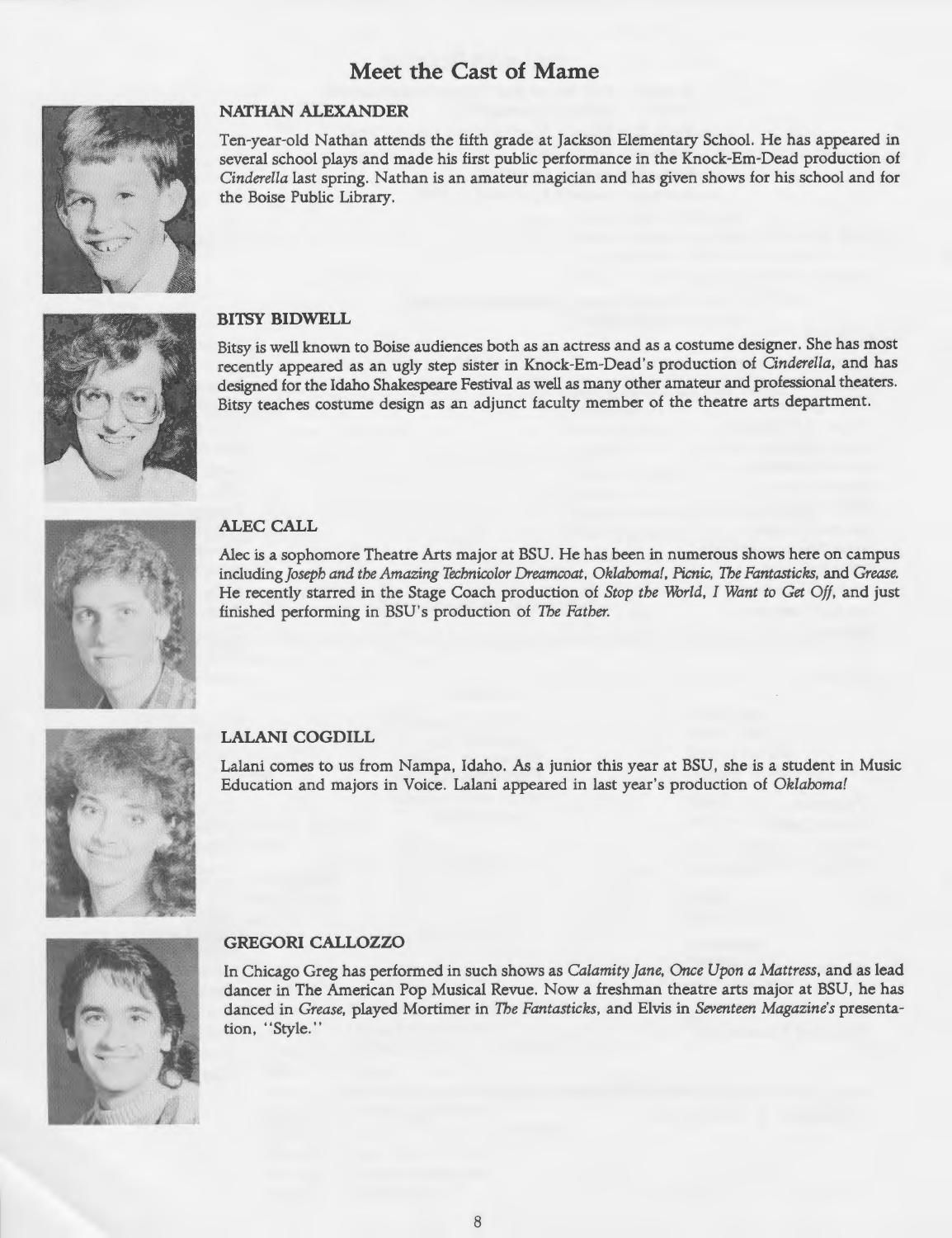## **LISA DUVALL**



Lisa has been in two Boise Music Week productions, *South Pacific* and *Damn Yankees.* She played Aunt Eller in the Capital High production of *Oklahoma!,* and most recently appeared in *Stop the World, I Want to Get Off* as Anya and Jane.



## **HERBERT L. JENSEN**

Like his character Dwight Babcock, Herb was educated in Massachusetts. He has lived in Boise since 1984. He is a member of the accounting faculty at BSU and has been taking theatre courses for the past two years. *Marne* is Herb's debut performance in Boise.



#### **ZOLA MARIE JENSEN**

Zola is currently a junior at BSU, majoring in Music Education with a Voice emphasis. Zola has been involved in many productions including *Our Hearts Were Young and Gay, Bedroom Farce, Who's Life Is It Anyway?,* and *Oklahoma!* 



#### **DUANE LEWIS KEMP**

Duane, currently a music major at BSU, graduated from Meridian High School with two consecutive "Outstanding Soloist" awards from Idaho competitions. This is Duane's third BSU production. He first appeared as Jud in *Oklahoma!,* and then as El Gallo in *The Fantasticks.* 



#### **MARIA RENEE LEWIS**

Maria is a native of Dallas, and has lived in Boise for five years. She is a senior communication student at BSU. Maria has studied voice with Julia Kole and has been involved with several vocal groups on campus. You may remember Maria as Helen Potts in *Picnic* or as Yum Yum in *The Mikado.*  Maria is employed by both the music and theatre departments as a receptionist.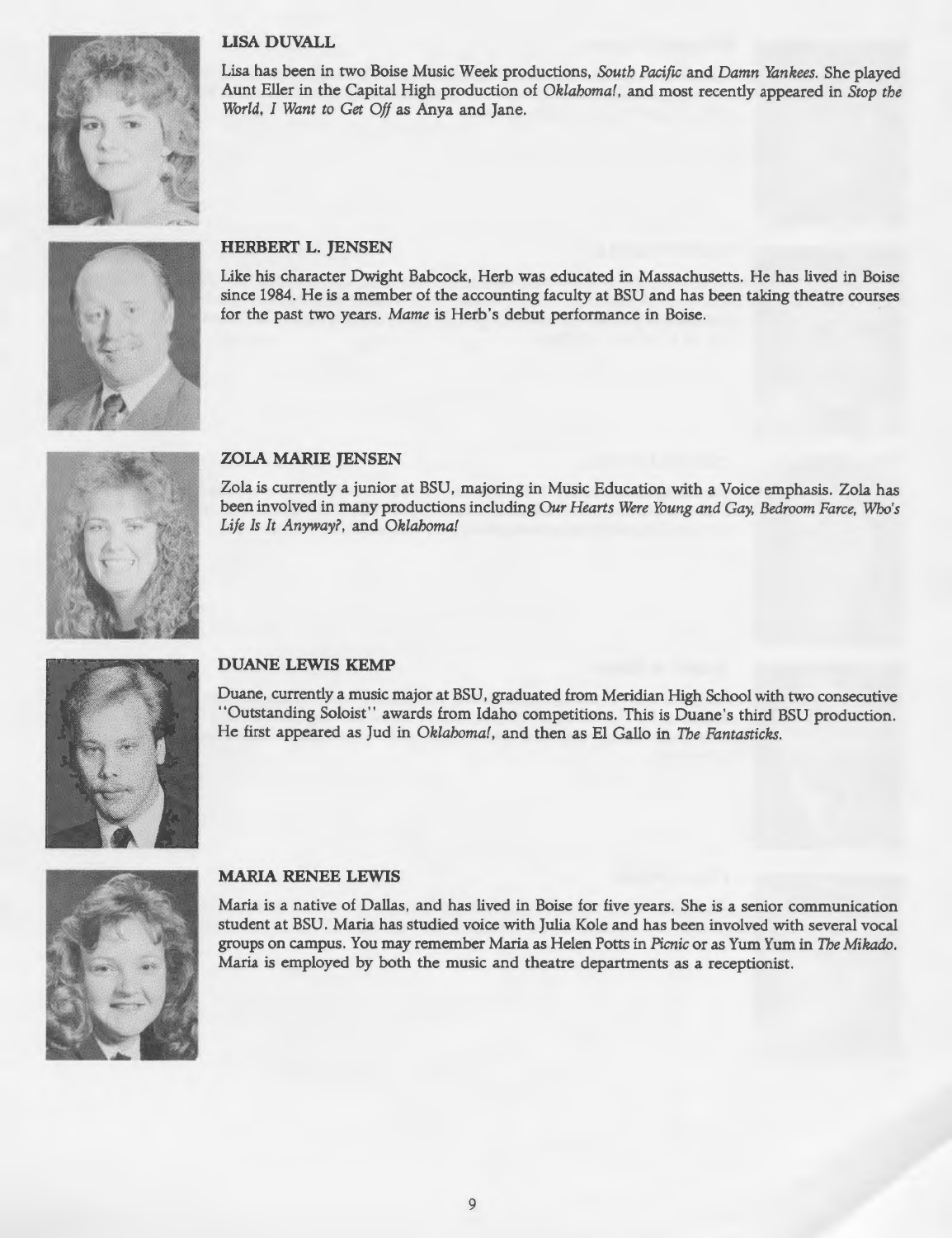

## **KIMBERLY LYNCH**

<sup>A</sup>sophomore at BSU, Kim is a theatre arts major. She began her theatre career as a member of the Young Actor's Theatre Company in Colorado Springs. Her roles here at BSU include Flo Owens in *Picnic* and Maggie Enright in Lovers.



#### **ROBERT PARSLEY**

As a third year theatre student this is Robert's second time on the BSU stage. He specializes in the technical aspects of theatre, and has worked on over fifteen BSU productions. Last summer he worked with The Denver Centre for the Performing Arts and The Central City Opera Association as a technical assistant.



#### **CRISTINA POOLE**

A recent graduate of BSU's Theatre Arts Department, Cristina has participated in numerous productions including *Cinderella, Hello Dolly, Equus, Glass Menagerie, Night of the Iguana,* and most recently *Reflections,* her senior project performance.



#### **BARRY ROBBINS**

Barry has been involved with Summer Stock Theater in Montana, and has served as director for five years for The Pioneer Days' Melodrama in St. Anthony, Idaho. Barry has worked as a radio announcer and news director. He has served as a choreographer and coach for beauty pagean<sup>t</sup> contestants.



#### **CINDY ROSEN**

Cindy is a sophomore at BSU majoring in Music Education. She is a member of The BSU Meistersingers, and recently appeared as Luisa in the Summer Showcase production of *The Fantasticks.*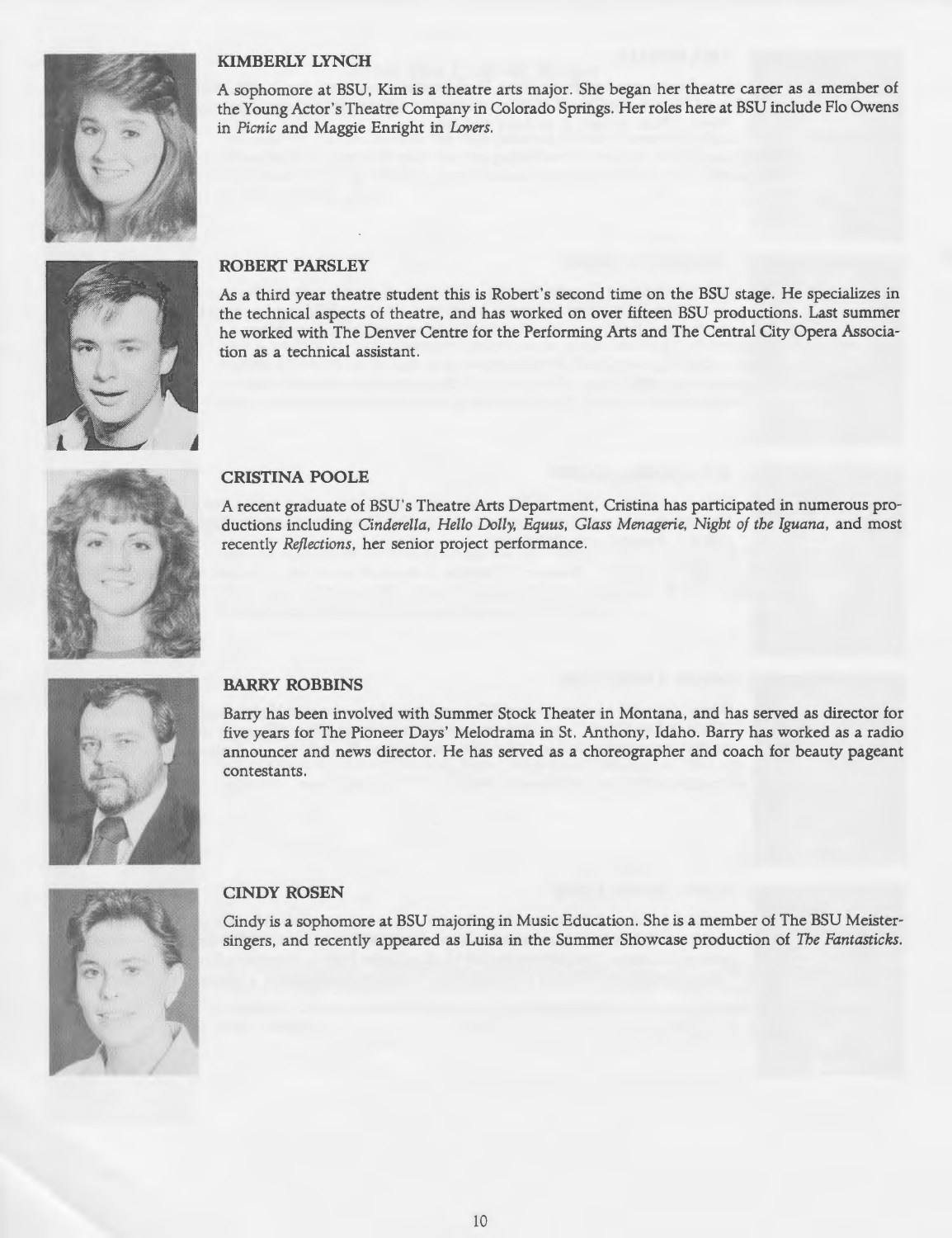

#### **T.J. ROSEN**

A second grader at Campus Elementary School, T.J. recently made his stage debut in *Stop the World*, *I Want to Get Off.* He enjoys being on stage and has been actively involved with church programs as well.



#### **DEE SIENKNECHT**

Dee has been involved in choral music for many years. She enjoys her position as church organist and pianist and is currently an officer of The BSU Meistersingers and MENC. She recently received the Bowen Memorial Music Scholarship, and was the voice representative for the Chairman's Honor Recital.



#### **JEFF THOMSON**

Jeff is a newcomer to theatre. He first appeared in last year's Music Week production of *Hello Dolly*  as a dancing waiter. Since then he has performed in *Grease, Night of the Iguana* and *Norm Rex.* Jeff is an attorney taking courses of general interest at BSU.



#### **THERESA WOOD**

Theresa, a graduate of Capital High School, is currently a theatre major at BSU. She played Rizzo in BSU's Summer Showcase prodcution of *Grease,* and most recently played Janie in *Alone Together*  at Boise Little Theatre. Theresa was awarded " Best Actress" in high school.



#### **ROBERT WOODBURY**

Robert is a senior Pre-Med/Biology student. He sings, plays guitar, banjo and bass for the local band ''Northwest Express. '' He has performed in *Carnival,* and played the title role in *Lil' Abner.*